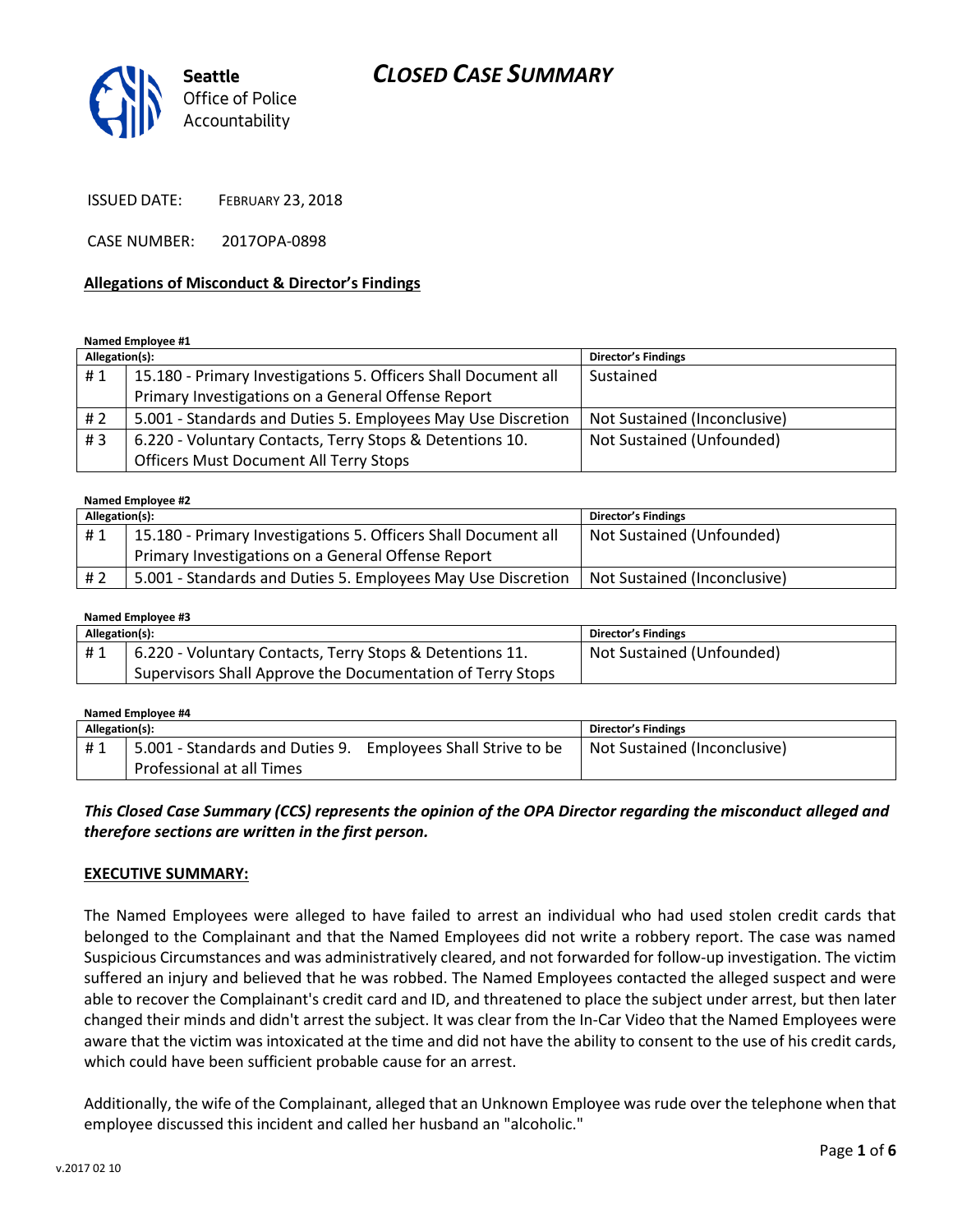

OPA CASE NUMBER: 2017OPA-0898

### **ANALYSIS AND CONCLUSIONS:**

### **Named Employee #1 - Allegation #1** *15.180 - Primary Investigations 5. Officers Shall Document all Primary Investigations on a General Offense Report*

Named Employee #1 (NE#1) and Named Employee #2 (NE#2) were dispatched to a call concerning a welfare check. The officers responded to the location based on the complaint of an individual (also a complainant in this case but referred to here as "the Complainant's wife") who was concerned about the welfare of her husband (referred to here as the Complainant). The Complainant was injured and was apparently intoxicated. In her report, NE#1 wrote that the Complainant "invited us in, as in to hang out with him and had no recollection that we were the police." NE#1 recounted the conversation that she and NE#2 had with the Complainant and another individual that was with him. NE#1 wrote that the Complainant told NE#2 that he had been at Safeway and several bars but could not provide any details concerning his injuries. The Complainant did not request any police assistance at that time and the officers left. NE#1 reported that she and NE#2 told the Complainant and the other individual to call their wives as their wives had initiated the welfare check. The Named Employees were again dispatched to the Complainant's home several hours later when he reported to 911 that he had been robbed. When they arrived, the Complainant informed them that he realized that he had been robbed and that his credit cards and Florida identification had been stolen. The officers stated that he was sober at that time and seemed in pain, but he did not appear to remember that the officers had previously responded to his residence. The officers were able to verify, with assistance from the Complainant's wife, that the Complainant's credit card had been charged at a local motel.

The Named Employees went to the motel and spoke with motel employees. They identified that the subject had used the Complainant's identification and credit card to rent a motel room. The officers watched a video that verified that the subject had done so. In the General Offense Report, NE#1 wrote that she and NE#2 "contacted" the subject and discussed his use of the credit card and identification. NE#1 noted that the subject informed her that earlier that the evening he had found the Complainant who was injured. He stated that he helped the Complainant and, in return, the Complainant gave him his credit cards, identification and told the subject to use them. The subject also had in his possession the Complainant's ring.

In her report, NE#1 stated that there were no injuries to the subject's person or blood on him or his clothing, which led her to believe that he was not involved in an assault on the subject. She further reported that due to the subject's recounting of his interaction with the Complainant earlier, his purported knowledge of information concerning the Complainant (including the Complainant's address), the officers did not believe that there was probable cause to arrest the subject for using the Complainant's credit card and identification. NE#1 wrote she told the subject that she would be generating a report and that charges could be brought later. She also wrote in her report that she directed the subject to leave the motel room. The General Offense Report written by NE#1 characterized the case as a "suspicious circumstances."

From a review of the officers' In-Car Video (ICV), that the Complainant "invited" them in as if to "hang out with them" is not captured on the video. The officers knocked on the door several times before it was opened by the Complainant. They interacted with the Complainant and the other individual, but the Complainant's responses were predominantly slurred and unintelligible. At no point, did it appear that he was cordial or attempted to socialize with the officers or that he discussed in any detail what had occurred earlier that evening. I further did not hear any reference to Safeway or going to bars. When asked if he remembered what had occurred, the Complainant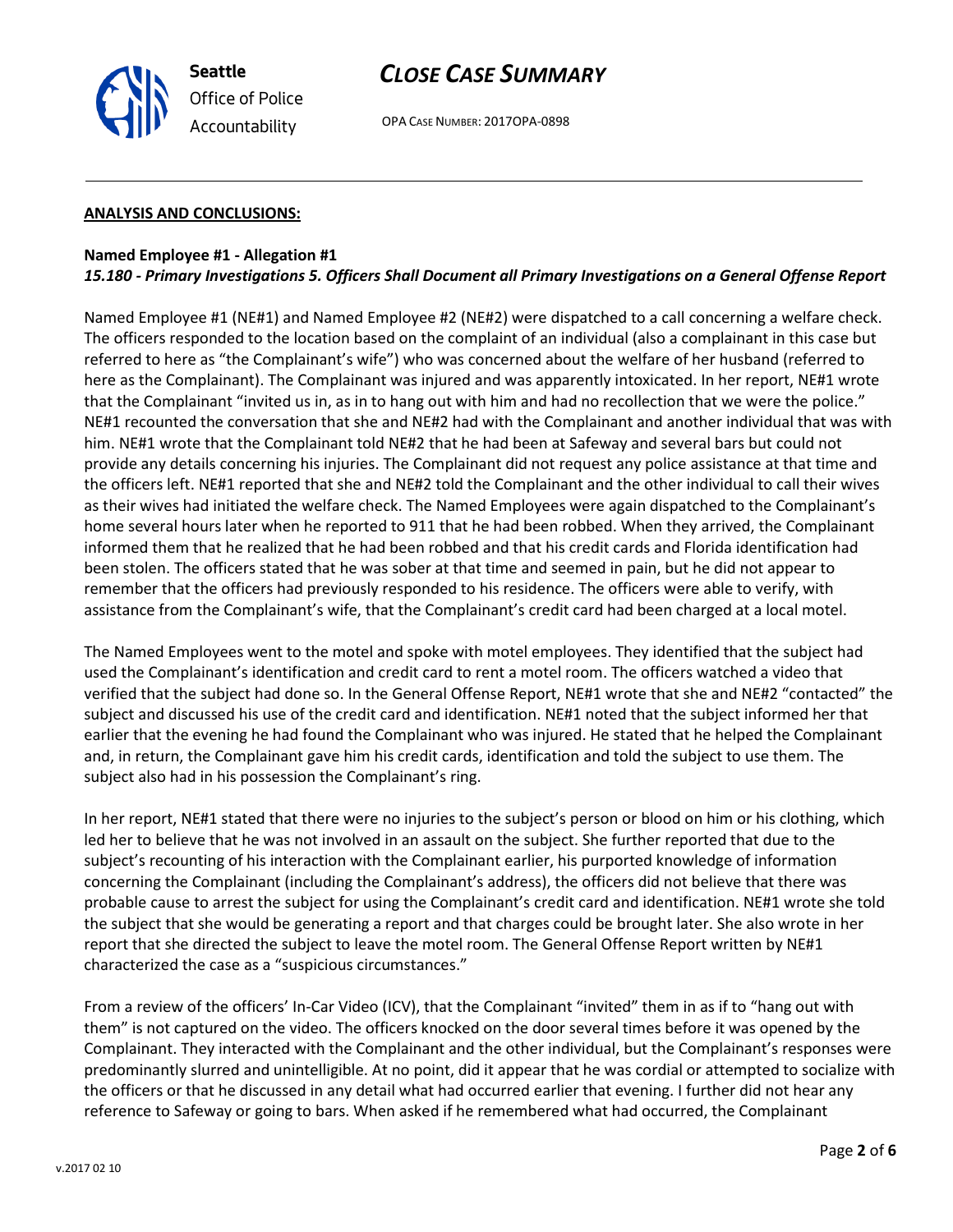

OPA CASE NUMBER: 2017OPA-0898

responded that he was not sure. The other individual, not the Complainant, stated that the Complainant did not need medical assistance.

In their second response to the Complainant's residence, which was also captured on ICV, the Complainant admitted that he had previously been intoxicated, but claimed that his property had been stolen. The Complainant informed the officers that he had been struck from behind. The officers also spoke with the Complainant's wife who informed them of the financial charges at the motel.

Lastly, the officers' response to the motel was again recorded on ICV. The officers' initial contact with the subject involved them detaining him and telling him that he was not free to go. They questioned him concerning his use of the Complainant's credit cards and stated that they had evidence that he had done so. At first, the subject denied having the Complainant's identification, but later admitted that he did have it in his car. The officers read the subject his Miranda warning and told him that he was going to be arrested a number of other times. The subject explained that he found the Complainant who was injured and that he helped him. He reported that the Complainant was appreciative and, as a result, gave the subject his identification and credit cards and gave him permission to use them. Even after hearing this story, the officers still threatened the subject with arrest. NE#2 then said to the subject: "you said the dude was pretty much unconscious and you didn't know if he was even, yeah, ok. But then you think someone who is unconscious can then give permission to use credit cards?" The subject continued to stick to his account of what had occurred.

NE#1 then discussed the facts with another officer and stated that she did not believe that the subject was involved in the assault of the Complainant or that he used the credit card and identification without permission. She then informed the subject that she was not going to arrest him but that he needed to leave the motel. She then walked with the subject to his car to get from him the remainder of the Complainant's property, which included a ring. She told the subject that if he used someone else's credit card again she would charge him with a felony. She further stated that she would note information about this incident in her "computer" so that other officers would know about it in the future. She lastly told him that she would be writing a report and that he cannot stay in the motel. The officers then leave the scene.

SPD Policy 15.180-POL-5 requires that officers document all primary investigations on a general offense report. It further states that "all reports must be complete, thorough and accurate." (SPD Policy 15.180-POL-5.)

As part of their defense to why they did not complete a Terry template in this case, the Named Employees assert that their initial detention of the subject was based on probable cause, not on reasonable suspicion. However, nowhere in the General Offense Report do they detail that they detained the Complainant and told him that he was not free to leave; instead, they simply state that they "contacted" him. Moreover, on the ICV, the officers repeatedly threatened the subject with arrest and being charged with a felony, read him his Miranda warnings, and questioned him concerning his possession of the Complainant's property and usage of the Complainant's credit card and identification. All was consistent with the hallmarks of an arrest. None of this was reported in the General Offense Report. In this respect, their report was neither thorough nor complete

The ICV also captured the officers asking the Complainant whether he believed that a person who was "pretty much unconscious" could consent to allow him to use his credit cards, which would be germane to whether there was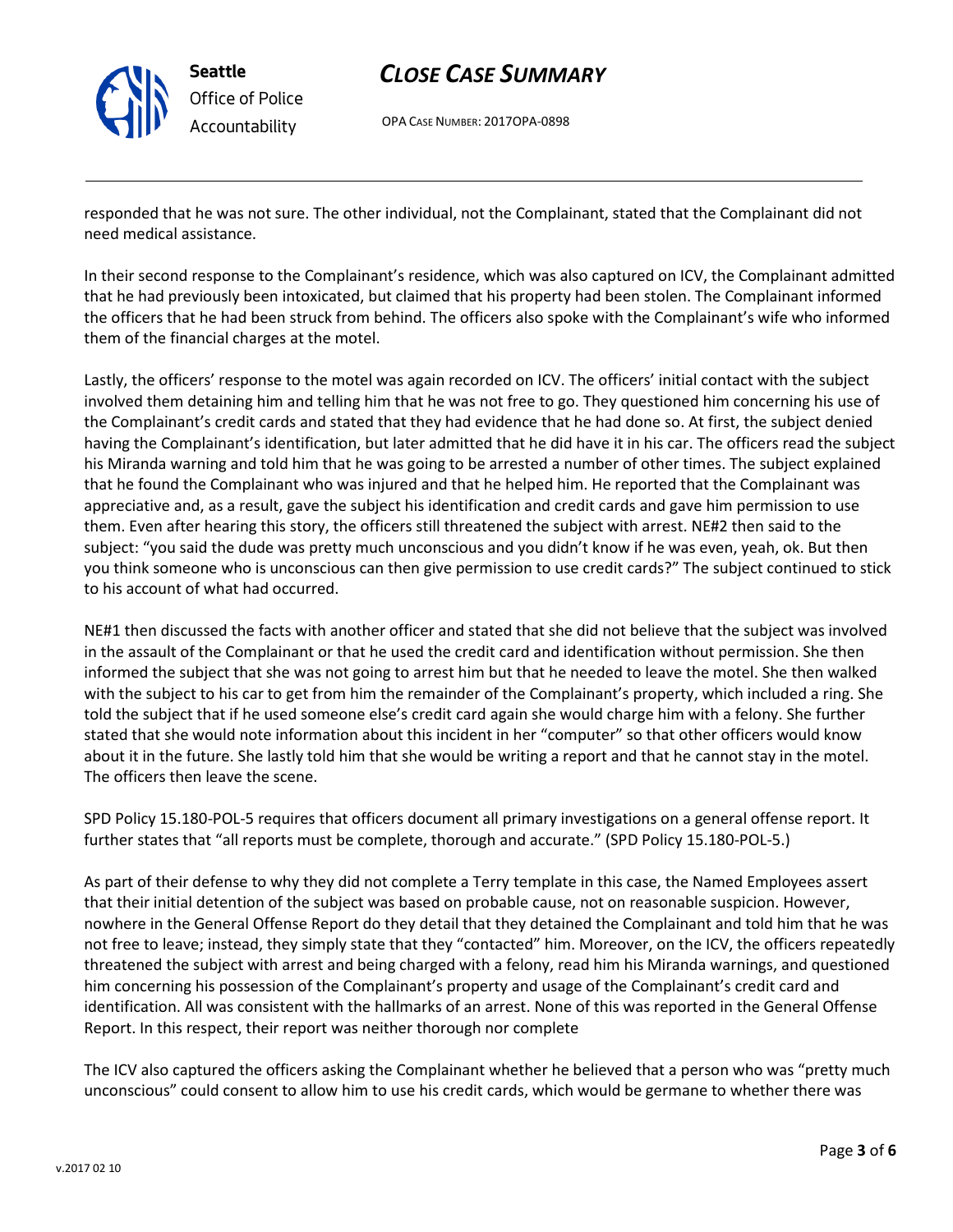

OPA CASE NUMBER: 2017OPA-0898

probable cause to arrest. However, this statement and the subject's answer was not recorded in the General Offense Report. In this respect, their report was also neither thorough nor complete.

I further find that portions of the General Offense Report were either inconsistent with or minimized the facts of this case as memorialized by the ICV. For example, that during their initial interaction with the subject, he invited them in as if he wanted to hang out with them. As such, in this respect, the report was inaccurate. While denied by NE#1, it appeared plausible from my review of this case that the report was written in a manner to support the officers' disinclination to arrest the subject, rather than in a manner that completely and thoroughly addressed the objective facts of this case.

Based on the above, I find that NE#1's report failed to comply with policy and the Department's expectations that it be thorough, complete, and accurate. As such, I recommend that this allegation be Sustained.

Recommended Finding: **Sustained**

# **Named Employee #1 - Allegation #2**

## *5.001 - Standards and Duties 5. Employees May Use Discretion*

Here, the Named Employees used their discretion to not place the subject under arrest for using the Complainant's identification and credit card to rent a hotel room. This was the case even though: the Complainant claimed to have been assaulted and robbed of his property; there was video evidence that the subject had possessed and used both the Complainant's credit card and identification; the subject lied to the officers when he initially said that he did not have the identification and he did not immediately divulge that he had other property belonging to the Complainant; and the officers detained the subject, threatened arrest on numerous occasions, and read him Miranda warnings.

I further note that, at least in my opinion, the subject's story that he was given the identification, credit cards, a ring, and other property from an injured and intoxicated man and that that he believed that he had actually had consent to keep and use those possessions was unbelievable if not patently ridiculous. However, I was not in the place of the officers on that date and was not there in real time to perceive the credibility of the involved parties. I also note that the Complainant was intoxicated and, thus, the officers may have been warranted in questioning his account.

As such, while I ultimately believe that probable cause existed to arrest the subject, I cannot definitively say that the Named Employees improperly exercised their discretion when they failed to do so. Accordingly, I recommend that this allegation be Not Sustained – Inconclusive.

Recommended Finding: **Not Sustained (Inconclusive)**

## **Named Employee #1 - Allegation #3** *6.220 - Voluntary Contacts, Terry Stops & Detentions 10. Officers Must Document All Terry Stops*

SPD Polcy 6.220-POL-10 requires that officers document all Terry stops via a Terry template. Here, NE#1 did not draft a Terry template. She did not do so even though she undisputedly detained the subject. Her explanation for why she did not do so was because she detained the subject based on probable cause not reasonable suspicion and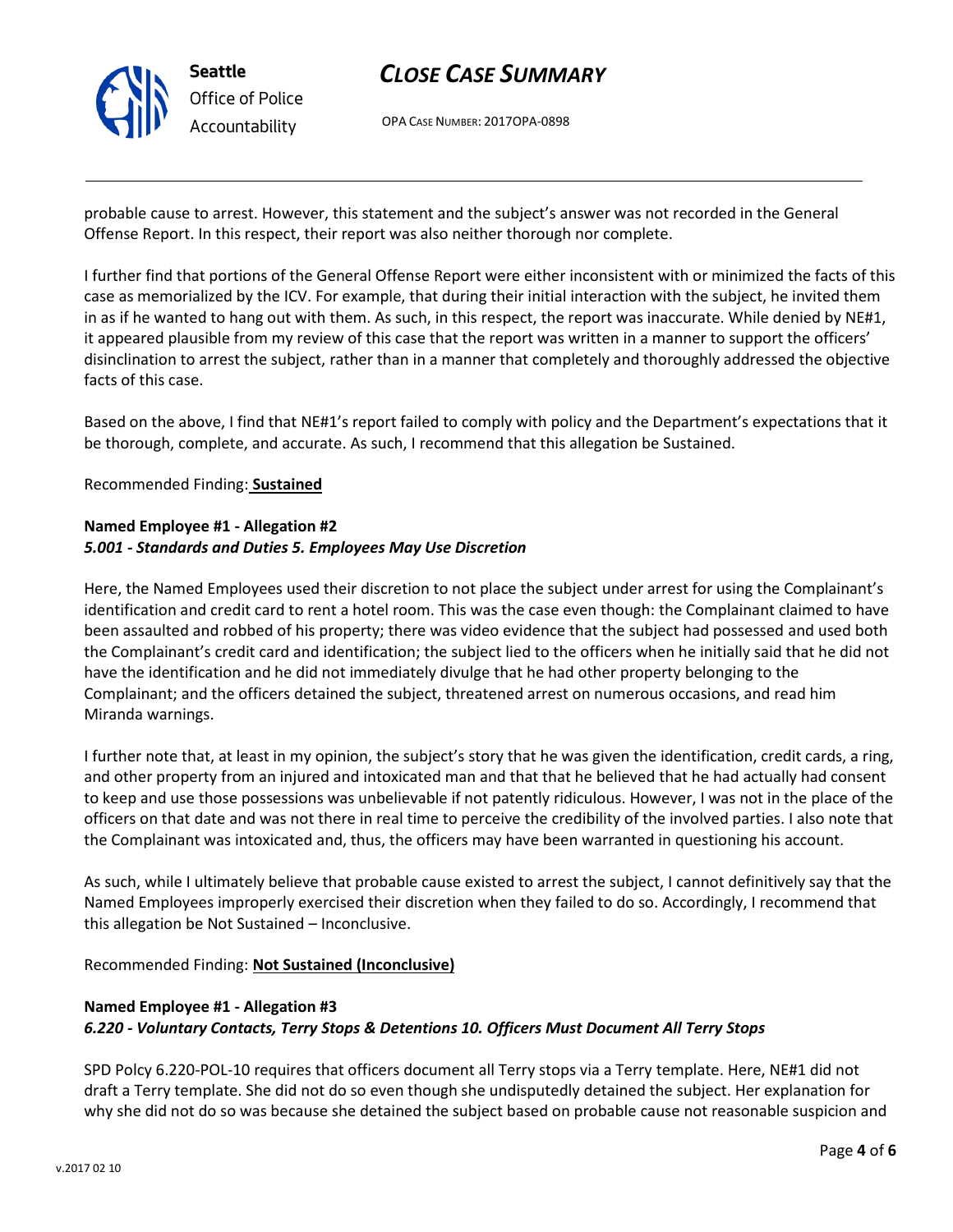

OPA CASE NUMBER: 2017OPA-0898

thus no Terry template was required. While technically she is correct in this regard, I note that, as discussed more fully above, she failed to provide any information regarding the nature, extent, or duration of her detention of the subject anywhere, including, most notably, in the General Offense Report.

However, with regard to this allegation, I recommend that it be Not Sustained – Unfounded.

### Recommended Finding: **Not Sustained (Unfounded)**

## **Named Employee #2 - Allegation #1** *15.180 - Primary Investigations 5. Officers Shall Document all Primary Investigations on a General Offense Report*

I find that NE#1, not NE#2, drafted the General Offense Report. From my review of the record, NE#2 did not generate any paperwork relating to this arrest.

As such, I recommend that this allegation be Not Sustained – Unfounded as against him.

Recommended Finding: **Not Sustained (Unfounded)**

## **Named Employee #2 - Allegation #2** *5.001 - Standards and Duties 5. Employees May Use Discretion*

As explained above (*see* Named Employee #1, Allegation #2), I disagree with the determination of the Named Employees that there was not sufficient probable cause to arrest the subject. However, this does not mean that NE#2 failed to exercise his discretion in violation of policy.

As such, I recommend that this allegation be Not Sustained – Inconclusive.

### Recommended Finding: **Not Sustained (Inconclusive)**

### **Named Employee #3 - Allegation #1**

## *6.220 - Voluntary Contacts, Terry Stops & Detentions 11. Supervisors Shall Approve the Documentation of Terry Stops*

As indicated above, based on the Named Employees' description of the incident, they stopped and detained the subject based on probable cause, not reasonable suspicion. As such, they argued that a Terry template was not required. While I understand this argument, as detailed more fully above, the Named Employees failed to note the extent, nature, or duration of their detention of the subject anywhere, including in the General Offense Report.

Named Employee #3, as a supervisor, should have caught and corrected this error. However, I recognize that he was put in a tough place given that he was assigned this report to review and approve at the beginning of his shift and had not supervised the Named Employees who had worked the previous shift. For these reasons, while a more thorough, complete, and accurate report was required, I do not feel that NE#3 engaged in any misconduct. As such, I recommend that this allegation be Not Sustained – Unfounded as against him.